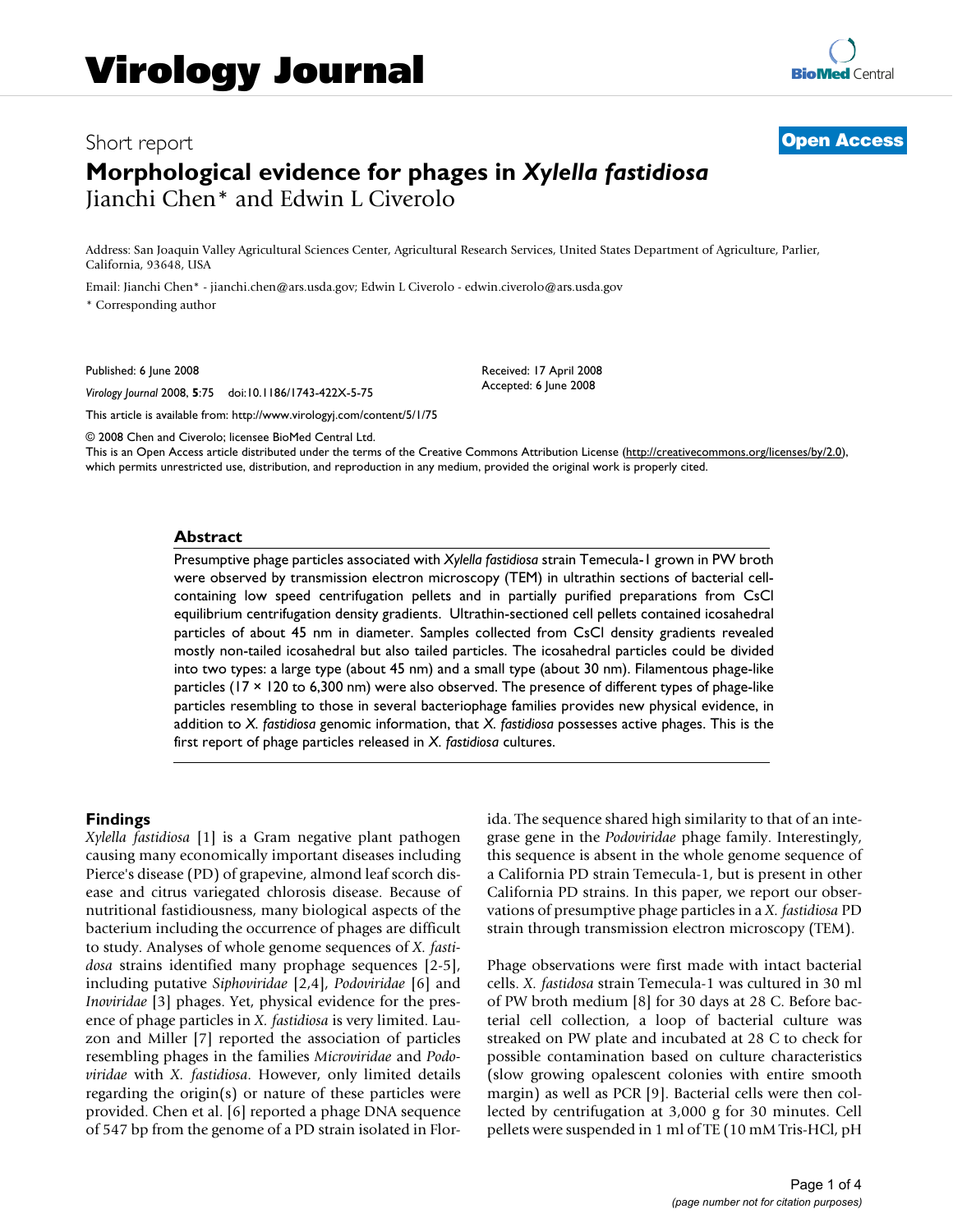8.0 and 50 mM EDTA) buffer, transferred to a 1.5 ml microfuge tube and collected by centrifugation at 3,000 g for 20 minutes. Pelleted cells were re-suspended in 2% glutaraldehyde in 0.1 M sodium cacodylate buffer (pH 7.4). Following rinsing in cacocylate (pH 7.4) buffer, the cells were post-fixed in 1% osmium tetroxide in 0.1 M sodium cacodylate buffer; dehydrated successively in 50%, 70%, 80%, 95%, 100% ethanol and 100% acetone; and embedded in Spurr's embedding medium [10]. For the final step in embedding, cells suspended in Spurr's were dispensed into Beem capsules (Electron Microscopy Sciences, Hatfield, PA) which were placed in the centrifuge tubes and spun so that pellets were at the tips of the capsules for polymerization. Ultrathin (40–50 nm) sections were made, stained with both uranyl acetate and lead citrate [11] and examined in a FEI Tecnai 12 transmission electron microscope. Images were made with a Megaview III digital camera using analysis software.

As shown in Figure 1A, icosohedral particles were observed outside of and attached to the bacterial cells. Well-defined tails were not apparent, although a faint very short thin structure and resembling a short phage-like tail at a vertex was occasionally observed. The width of these particles was  $45.2 \pm 8.5$  nm (n = 70). The isometric morphology and the size of these particles suggested that these particles were putative virions of bacteriohages, probably in the family *Podoviridae* [12]. Interestingly, TEM images of *X. fastidosa* bacteria published earlier [13] include morphologically similar phage-like particles; however, there was no discussion or interpretation of these. We also observed phage-like particles in *X. fastidiosa* cells residing in xylem vessels of artificially inoculated almond trees (data not shown).

To further verify the presence of phage particles, we cultured *X. fastidoisa* strain Temecula-1 in 500 ml PW broth for 30 days under the same culture condition as above. A



### particles showing a "ridge" on the surface **Figure 1** Electron micrographs of: A, Icosahedral ph(arrow); C, Particles of phage CP2 from age particles (arrows) associated with a *Xanthomonas citri Xylella fastidosa* cell; B, Icosahedral phage subsp. *citri*

Electron micrographs of: A, Icosahedral phage particles (arrows) associated with a *Xylella fastidosa* cell; B, Icosahedral phage particles showing a "ridge" on the surface (arrow); C, Particles of phage CP2 from *Xanthomonas citri* subsp. *citri*. Long arrow, a surface "ridge" ; Short arrow, a short tail; D, Small type of icosahedral particles in an ordered chain; E, A tailed phage particle. F, Filamentous particles.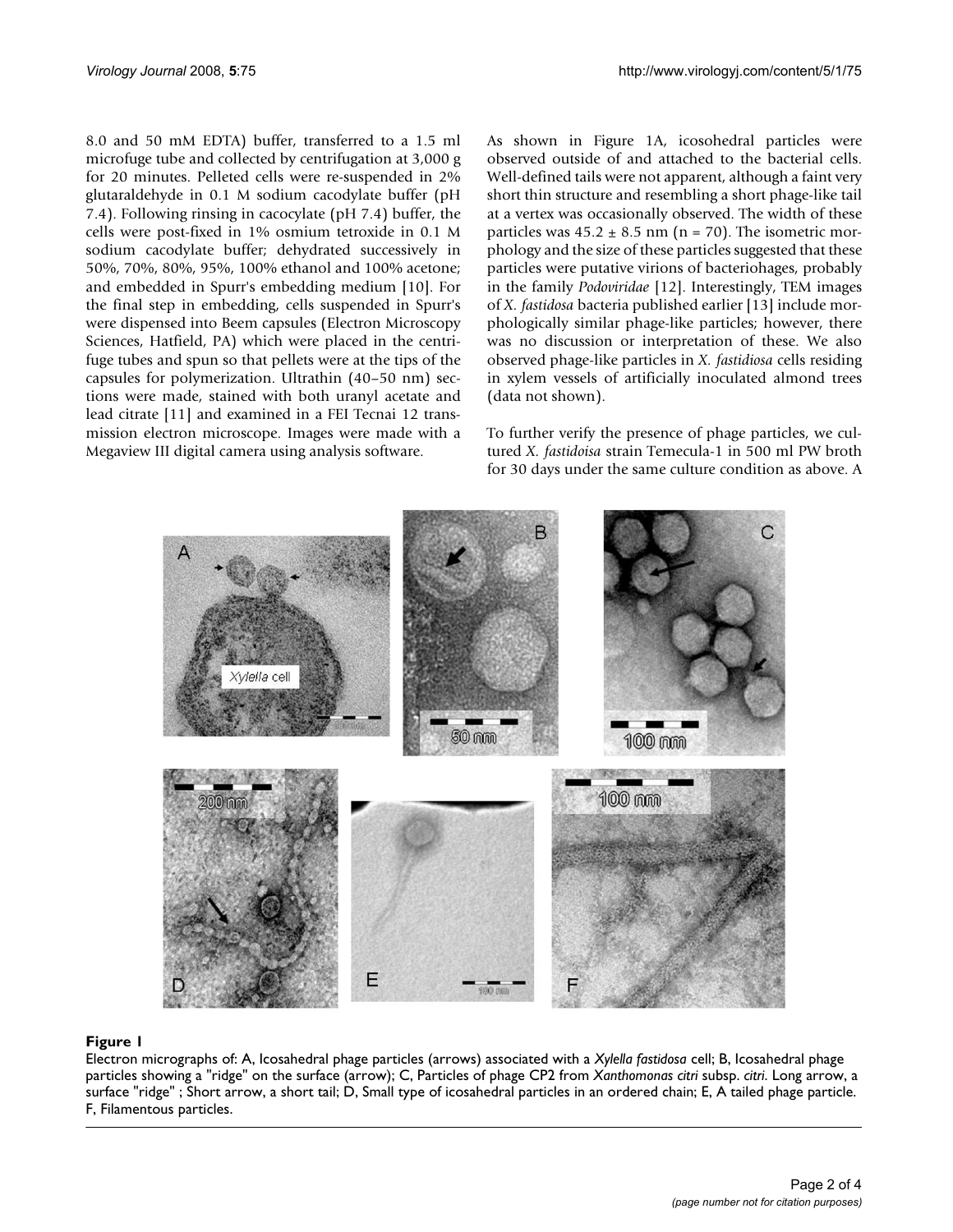total of 11 batches of cultures were made. Bacterial cells were removed by centrifugation at 5,000 g for 45 minutes. Supernatants of the bacterial cultures were centrifuged once or twice at 12,000 g. The supernatants were then concentrated by high speed centrifugation 155,000 g for 1.5– 2 hours. The high speed centrifugation pellets were resuspended in 200–500 μl sterile distilled water and further purified through equilibrium CsCl density gradients. The CsCl density gradients were made up in SM buffer [14]. Briefly, 3-step gradients were 3.4–3.7 ml each of 1.45, 1.5 and 1.7 gm CsCl/ml SM buffer. After layering the resuspended high speed centrifugation pellets (0.2–1.0 ml) on the tops, the gradients were centrifuged at 155,000 g for 18–21 hours and a presumptive phage particle-containing band was observed (data not shown). After removal of samples from the centrifuged gradients, the CsCl was removed by extensive dialysis in SM buffer using Slide-A-Lyzer Mini Dialysis Cassettes per the supplier's (Pierce Biotechnology, Rockland, IL) instructions.

Five μl of phage suspension was added to a 400-mesh copper grid and the droplet was partially wicked off using a triangle-shaped piece of 3 M filter paper. The remaining thin layer of liquid was left on the grid after 3 min. Five μl of 2% uranyl acetate was added to the grid and the droplet partially wicked off after 45 seconds. This procedure was repeated with 5  $\mu$ l distilled H<sub>2</sub>O, and, after immediate partial wicking of the water droplet, the grid was air-dried. The grids were examined by TEM as described above.

Samples collected from CsCl density gradients revealed the presence of mostly non-tailed icosahedral particles, which could be grouped into two types. The large type particles were about 45 nm (Fig. 1B), similar to those observed from cell pellets (Fig. 1A). No distinct short tails were observed. "Ridges" were sometimes seen on the particle surface. As a control, we used the same negative staining procedure to prepare bacteriophage CP2 from *Xanthomonas citri* subsp. *citri*, a member of the phage family *Podoviridae* [15]. Short tails were readily recognized in CP2 (Fig. 1C). Particles showing a "ridge" were also observed on these particles, suggesting some structural or morphological similarity between CP2 and the *X. fastidosa* particles. The small type icosahedral particles were  $30.1 \pm$ 5.0 nm (n = 20) across (Fig. 1D). Interestingly, some of these particles formed an ordered chain (Fig. 1D). Although uncommonly reported, icosahedral phages in ordered chains were observed in ruminal fluid samples of animals [16]. An observed tailed particle is shown in Fig. 1E. The head size was similar to those of the large type of icosahedral particles and the tail was 140 nm long. In addition, we also observed filamentous particles with a width of  $17.2 \pm 0.5$  nm (n = 10) but highly variable in length from 120 to 6,300 nm (Fig. 1F). We are aware that *X. fastidosa* does not posses flagella [1] but type IV pili was reported [17]. However, available information indicated that the width of type IV pili is 5–7 nm [18].

In terms of phage morphology, Ackermann [12] summarized all of the known phages into four morphological groups: tailed, polyhedral, filamentous, and pleomorphic, and 20 Families when nucleic acid and other properties were considered. We observed phage-like particles in the tailed, polyhedral, and pleomorhpic morphological groups. However, the low titer of phages under our experimental conditions and the possible contamination of bacterial chromosomal DNA limited our ability to perform further nucleic acid analyses. Enrichment of phage particles from this fastidious bacterium has been highly challenging. Therefore, we are not able to characterize these particles according to the phage family scheme. However, based on morphology, the large icosahedral particles could belong to the *Podoviridae* but further proof of the presence of short tails is needed; the small icosahedral particles could be in the *Microviridae*; the tailed particles could be in the *Siphoviridae*; and the filamentous particles could be in the *Inoviridae*. Interestingly, all of the four phage families were predicted to be present in *X. fastidiosa* based on prophage sequence analyses [2-6].

We note that the *X. fastidiosa* phages reported here were from late stationary or senescent cultures. This was based on the assumption that prolonged growth in culture would create physical and/or chemical stress to facilitate induction of lysogenic phages into a lytic cycle so that phage particles became visible. We cannot exclude the possibility that some phage particles observed might have been damaged during the preparation process. This could be an explanation of the observed "ridge" formation and the length variation of filamentous particles. Optimization of the phage isolation and purification procedure is needed for future research.

# **Conclusion**

The presence of different types of phage-like particles resembling those in several bacteriophage families provides new physical evidence, in addition to *X. fastidiosa* genomic information, that *X. fastidiosa* possesses active phages. This is the first report of phage particles released in *X. fastidiosa* cultures.

# **Competing interests**

The authors declare that they have no competing interests.

# **Authors' contributions**

JC planned and performed the experiments and prepared the manuscript, EC participated planning the experiments and electron microscopy, and interpreted the data.